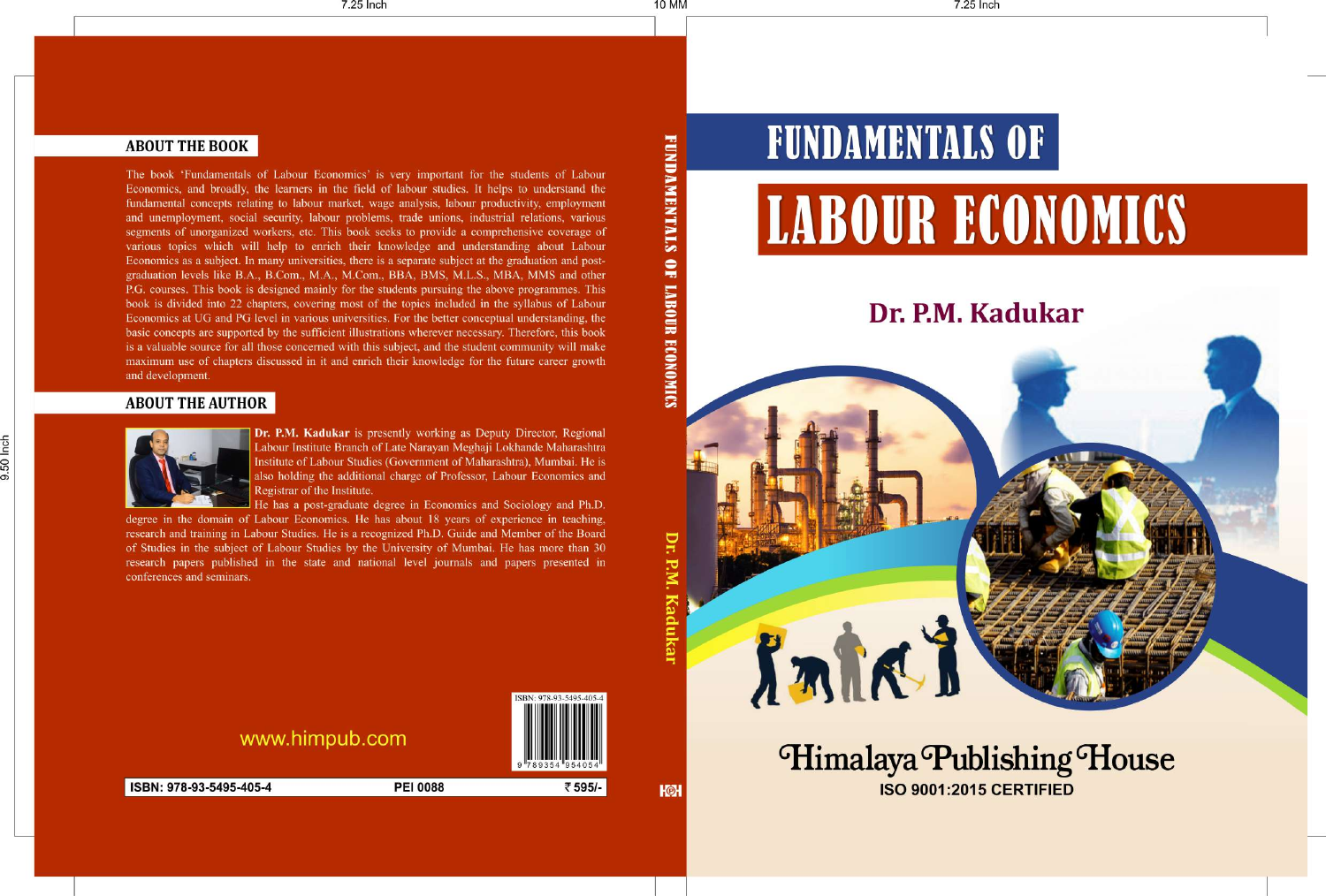**Dr. P.M. Kadukar** Dy. Director, Regional Labour Institute, Nagpur and Professor Labour Economics (Additional Charge) LNML Maharashtra Institute of Labour Studies, Parel, Mumbai - 400 012 (Maharashtra).

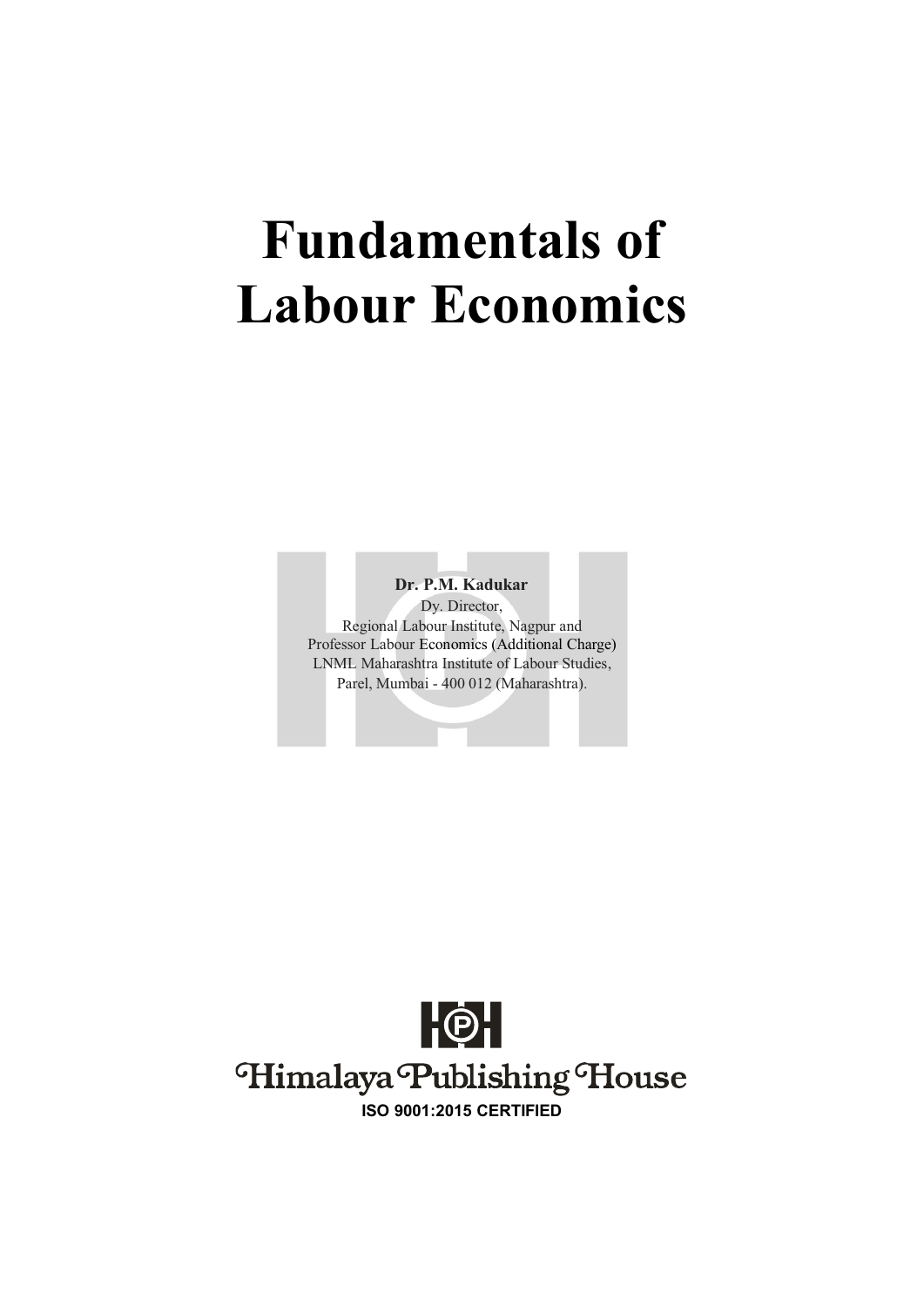**©** No part of this publication may be reproduced, stored in a retrieval system, or transmitted in any form or by any means, electronic, mechanical, photocopying, recording and/or otherwise without the prior written permission of the author and the publisher.

#### **First Edition: 2021**

| Published by          | Mrs. Meena Pandey for Himalaya Publishing House Pvt. Ltd.,<br>"Ramdoot", Dr. Bhalerao Marg, Girgaon, Mumbai - 400 004.<br>Phone: 022-23860170, 23863863; Fax: 022-23877178<br>E-mail: himpub@bharatmail.co.in; Website: www.himpub.com |
|-----------------------|----------------------------------------------------------------------------------------------------------------------------------------------------------------------------------------------------------------------------------------|
| <b>Branch Offices</b> | ÷                                                                                                                                                                                                                                      |
| <b>New Delhi</b>      | "Pooja Apartments", 4-B, Murari Lal Street, Ansari Road, Darya Ganj, New Delhi - 110 002.<br>Phone: 011-23270392, 23278631; Fax: 011-23256286                                                                                          |
| Nagpur                | : Kundanlal Chandak Industrial Estate, Ghat Road, Nagpur - 440 018.<br>Phone: 0712-2721215, 2721216                                                                                                                                    |
| Bengaluru             | Plot No. 91-33, 2nd Main Road, Seshadripuram, Behind Nataraja Theatre,<br>t.<br>Bengaluru - 560 020. Phone: 080-41138821; Mobile: 09379847017, 09379847005                                                                             |
| Hyderabad             | No. 3-4-184, Lingampally, Besides Raghavendra Swamy Matham, Kachiguda,<br>$\mathbf{L}$<br>Hyderabad - 500 027. Phone: 040-27560041, 27550139                                                                                           |
| Chennai               | : New No. 48/2, Old No. 28/2, Ground Floor, Sarangapani Street, T. Nagar,<br>Chennai - 600 017. Mobile: 09380460419                                                                                                                    |
| Pune                  | : "Laksha" Apartment, First Floor, No. 527, Mehunpura,<br>Shaniwarpeth (Near Prabhat Theatre), Pune - 411 030.<br>Phone: 020-24496323, 24496333; Mobile: 09370579333                                                                   |
| Lucknow               | : House No. 731, Shekhupura Colony, Near B.D. Convent School, Aliganj,<br>Lucknow - 226 022. Phone: 0522-4012353; Mobile: 09307501549                                                                                                  |
| Ahmedabad             | 114, "SHAIL", 1st Floor, Opp. Madhu Sudan House, C.G. Road, Navrang Pura,<br>Ahmedabad - 380 009. Phone: 079-26560126; Mobile: 09377088847                                                                                             |
| <b>Ernakulam</b>      | 39/176 (New No. 60/251), 1st Floor, Karikkamuri Road, Ernakulam,<br>$\mathbf{r}$<br>Kochi - 682 011. Phone: 0484-2378012, 2378016; Mobile: 09387122121                                                                                 |
| <b>Cuttack</b>        | Plot No 5F-755/4, Sector-9, CDA Market Nagar, Cuttack - 753 014,<br>Odisha, Mobile: 09338746007                                                                                                                                        |
| Kolkata               | 108/4, Beliaghata Main Road, Near ID Hospital, Opp. SBI Bank,<br>÷.<br>Kolkata - 700 010. Phone: 033-32449649; Mobile: 07439040301                                                                                                     |
| DTP by                | <b>Nitin Gode</b><br>t.                                                                                                                                                                                                                |
| <b>Printed at</b>     | Kohli Printo Fast, Delhi. On behalf of HPH.                                                                                                                                                                                            |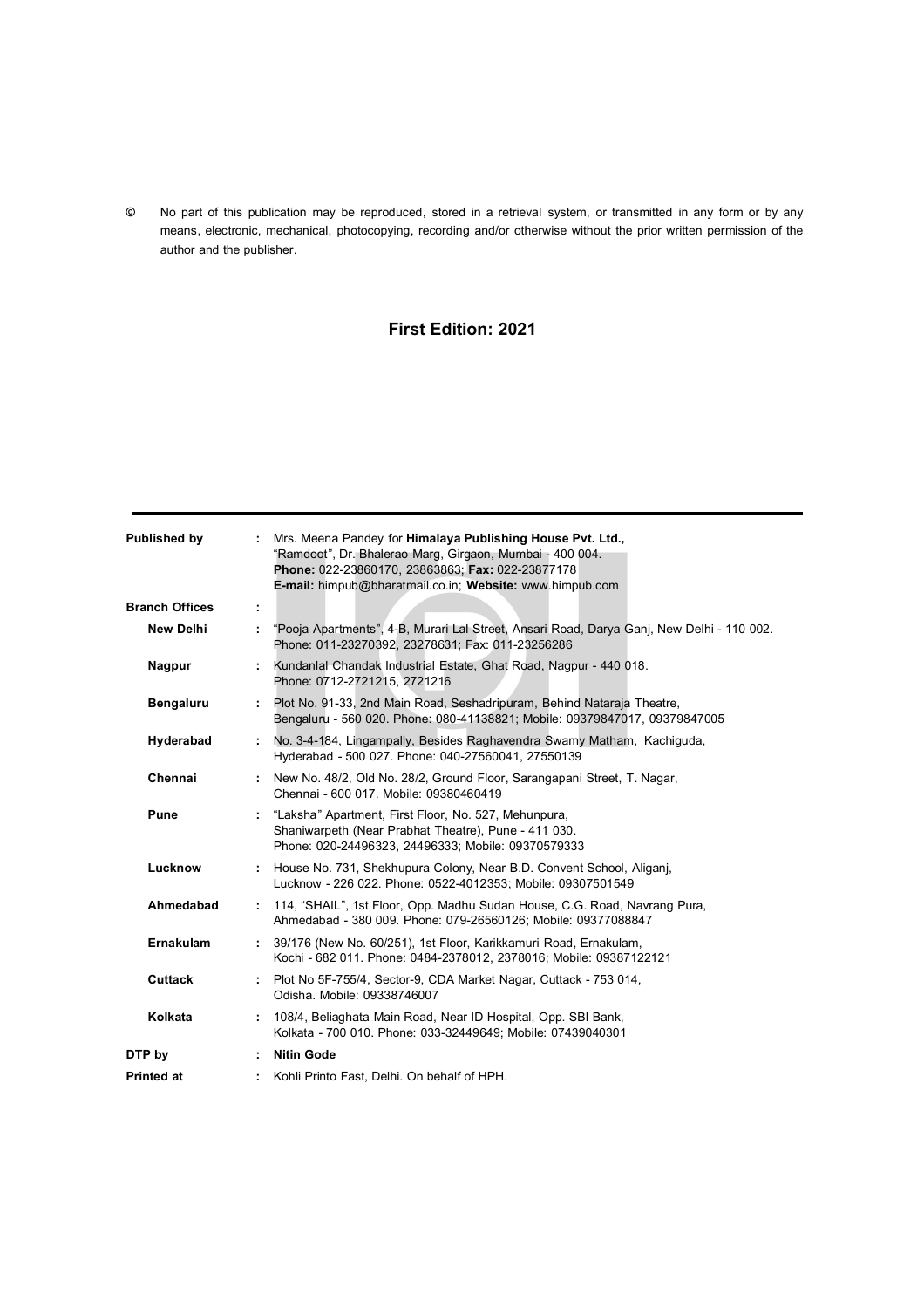It is indeed a pleasure to write this book on **'Fundamentals of Labour Economics**,**'** as I had a dream to write on this subject mainly for the benefit of my student community.

Labour is the most valuable resource in the economy and Labour Economics seeks to understand the functioning of labour in the labour market through the interaction of workers and employers. Labour economics is a growing body of knowledge and its scope gets wider with the passage of time. It covers a range of issues that are fundamental to understanding the world of work. In recent years, the topics like the Labour Market, Wage Analysis, Social Security, Labour Policy, Industrial Relations, Role of ILO, Employment and Unemployment, Trade Unionism and the Problems of Working Class have received considerable attention in the academic literature of Labour Economics.

The present book is primarily concerned with fundamental concepts which are necessary to scientific understanding for the students of Labour Economics, and broadly, the learners in the field of labour studies. The book is written in a very simple language to enable the students to learn the basics of the subject. The book has been prepared with a view to cover most of the topics included in the syllabus of Labour Economics at UG and PG level in various universities and colleges in India. Therefore, this book is a valuable source for all those concerned with this subject and the student community will make maximum use of chapters discussed in it and enrich their knowledge for future career growth and development.

There are many who have helped and inspired me. So, I place on record my gratitude to all of them. My beloved wife Mrs. Rajlaxmi, who is a real spirit behind my writing the book and she is the first reader of my writing. Her criticisms and suggestions helped me a lot in improving the quality content of the book.

I express my gratitude to the present Director Shri Shashank Sathe, and the former Directors Dr. Rajan Tungare, Shri Vishram Deshpande of the Institute and all staff members for their constant support and encouragement to write this book. My thanks to Ram Patil, Nikita Dighe, Vaibhavi Phansekar and Utkarsha Patankar for their help and assistance in the completion of the work in time.

I am beholden to my parents and brothers for the love and affection bestowed on me and my sincere thanks to Himalaya Publishing House Pvt. Ltd. for showing interest in my work and its publication. My affectionate thanks to everyone who have helped me directly and indirectly in the completion of the book. Finally, I welcome suggestions for improving the next edition of the book.

**Dr. P.M. Kadukar**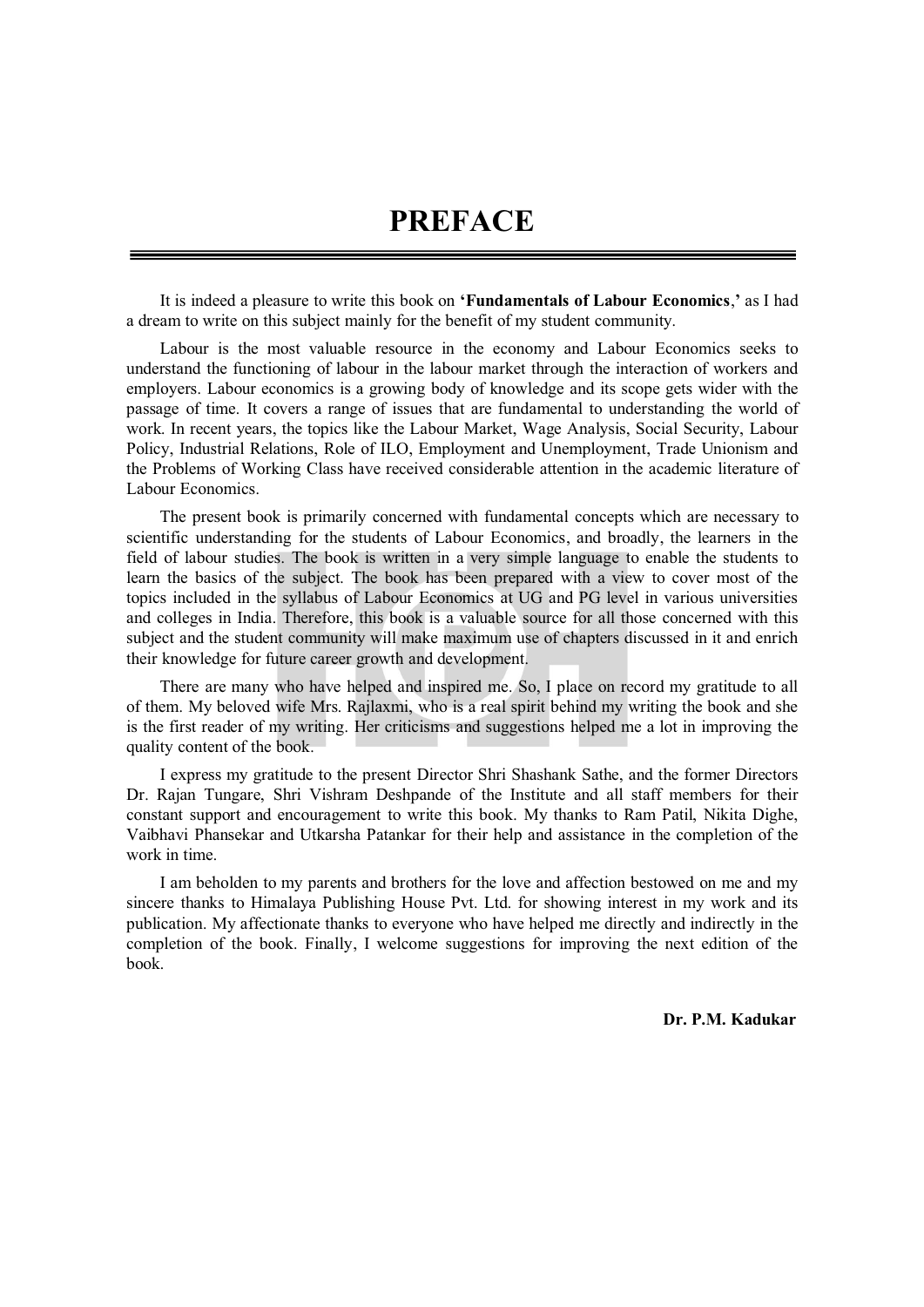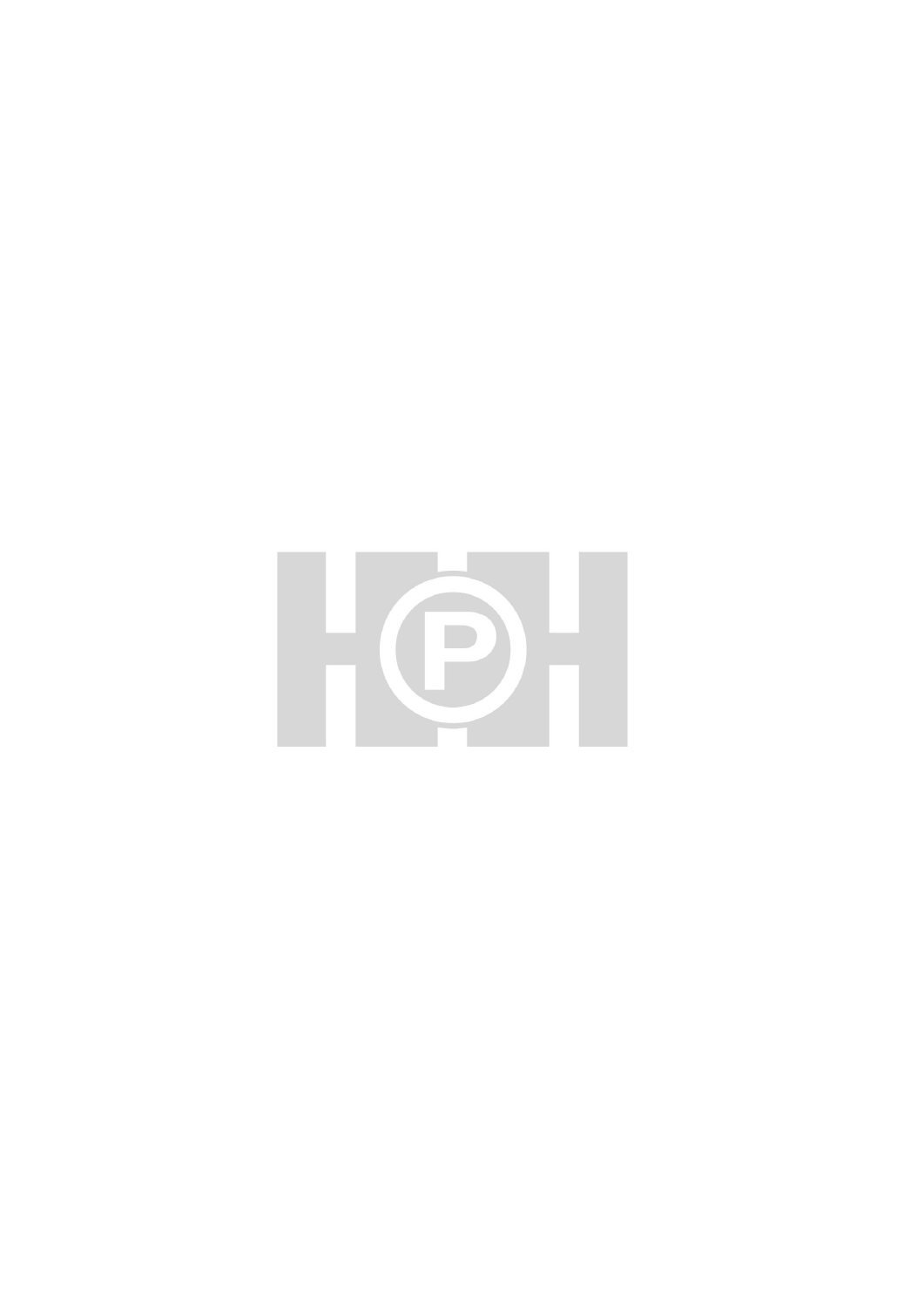### **CONTENTS**

=

ĭ

| <b>CHAPTER</b> | <b>TITLE</b>                                 | Page No.  |
|----------------|----------------------------------------------|-----------|
|                |                                              |           |
| $\mathbf{1}$   | AN INTRODUCTION TO LABOUR ECONOMICS          | $1-8$     |
|                | Labour as a Factor of Production             |           |
|                | Peculiarities of Labour                      |           |
|                | Definition of Labour Economics               |           |
|                | Nature of Labour Economics                   |           |
|                | Scope of Labour Economics                    |           |
|                | Importance of Labour Economics               |           |
|                |                                              |           |
| $\overline{2}$ | <b>LABOUR MARKET ANALYSIS</b>                | $9 - 19$  |
|                | Meaning of Labour Market                     |           |
|                | Characteristics of Indian Labour Market      |           |
|                | Demand for Labour                            |           |
|                | Supply of Labour                             |           |
|                | Labour Market Equilibrium                    |           |
|                | Challenges before Labour Market in India     |           |
|                | Women in the Indian Labour Market            |           |
|                | Recent Trends in Indian Labour Market        |           |
|                | Key Labour Market Indicators                 |           |
|                |                                              |           |
| $\mathbf{3}$   | <b>WAGE STRUCTURE AND WAGE DIFFERENTIALS</b> | $20 - 33$ |
|                | Meaning and Definition of Wage               |           |
|                | Nominal (Money) Wage and Real Wage           |           |
|                | Factors Governing (Influencing) Real Wages   |           |
|                | Concepts of Wages                            |           |
|                | Wage Structure in India                      |           |
|                | Methods of Wage (Salary) Payment             |           |
|                | Theories of Wages                            |           |
|                | <b>Wage Differentials</b>                    |           |
|                | Types of Wage Differentials                  |           |
|                |                                              |           |
| 4              | <b>NATIONAL WAGE POLICY IN INDIA</b>         | $34 - 41$ |
|                | Evolution of Wage Policy in India            |           |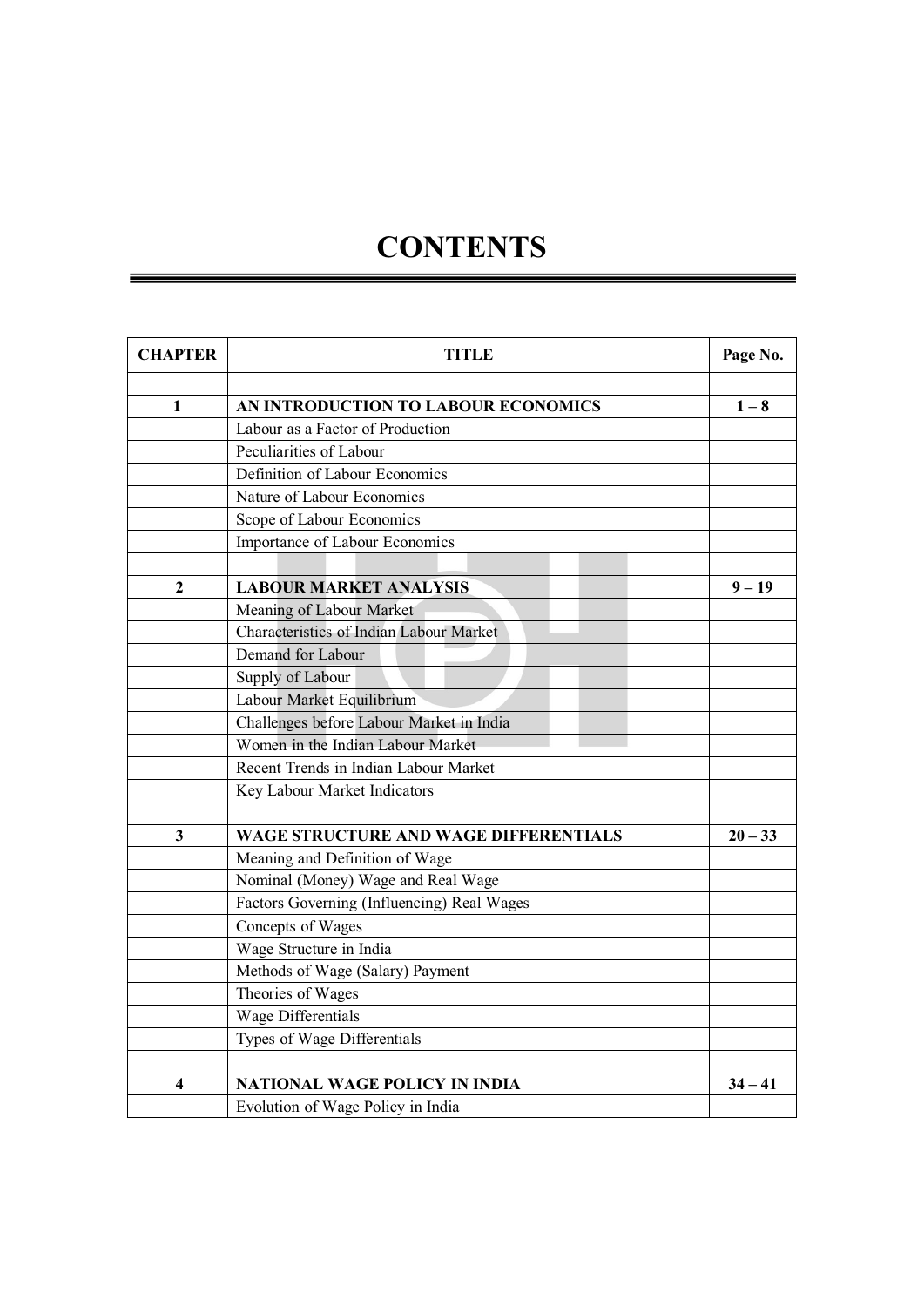|                | Objectives of Wage Policy in India                              |           |
|----------------|-----------------------------------------------------------------|-----------|
|                | Regulation of Wage Policy through Wage Legislation and Various  |           |
|                | Committees                                                      |           |
|                | Wage Policy under Five Year Plans                               |           |
|                | Principles of Wage Determination in India (Factors Influencing  |           |
|                | Wages)                                                          |           |
|                |                                                                 |           |
| 5              | SOCIAL SECURITY SYSTEM IN INDIA                                 | $42 - 58$ |
|                | Introduction and Meaning of Social Security                     |           |
|                | Definitions of Social Security                                  |           |
|                | Social Security - Objectives, Need and Significance             |           |
|                | ILO and Social Security                                         |           |
|                | Social Security - Constitutional Provisions                     |           |
|                | Social Security Measures in India                               |           |
|                | Social Security Laws in India                                   |           |
|                | Social Security Legislations with Reference to Informal         |           |
|                | (Unorganized) Workers                                           |           |
|                | Social Security Schemes for Workers in the Unorganized Sector   |           |
|                | in India                                                        |           |
|                | Social Security Perspective in 21st Century                     |           |
|                |                                                                 |           |
| 6              | <b>COMPILATION OF CONSUMER PRICE INDEX NUMBER</b>               | $59 - 64$ |
|                | <b>Historical Background</b>                                    |           |
|                | Meaning of Consumer Price Index                                 |           |
|                | Authorities of Measurements of CPI for Various Target Groups of |           |
|                | Population                                                      |           |
|                | Compilation Method of CPI (IW)                                  |           |
|                | Uses of CPI (IW)                                                |           |
|                |                                                                 |           |
| $\overline{7}$ | <b>LABOUR PRODUCTIVITY</b>                                      | $65 - 74$ |
|                | Meaning of Labour Productivity                                  |           |
|                | Importance of Labour productivity                               |           |
|                | Factors Influencing Productivity Growth/Determinants of Labour  |           |
|                | Productivity                                                    |           |
|                | Employee's Motivation Key to Productivity                       |           |
|                | Productivity Improvement Techniques/Models                      |           |
|                |                                                                 |           |
| 8              | <b>LABOUR POLICY IN INDIA</b>                                   | $75 - 84$ |
|                | Historical Background                                           |           |
|                | Labour Policy - Conceptual Understanding                        |           |
|                | Main Objectives of Labour Policy in India                       |           |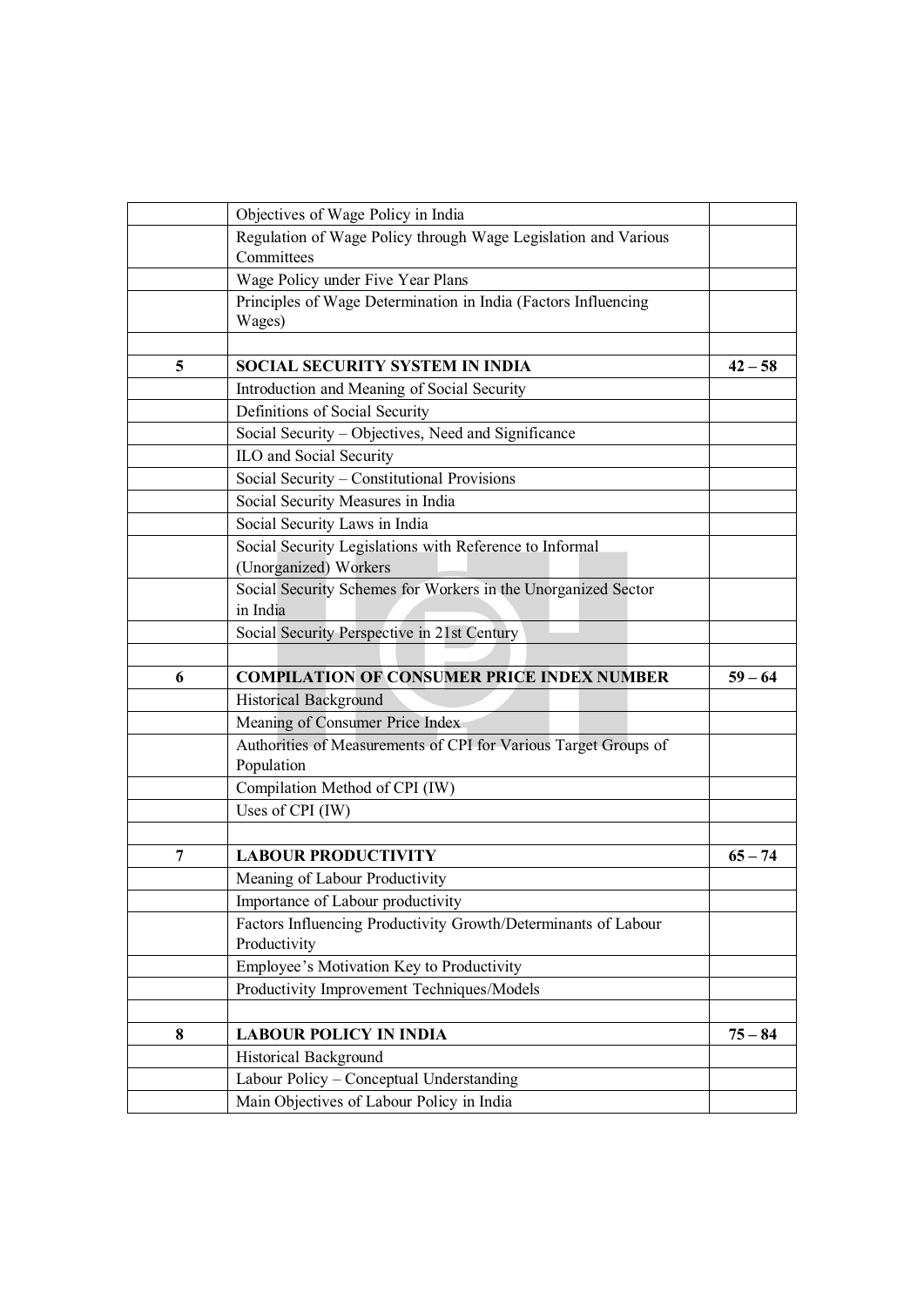|    | Indian Constitution and Labour Policy                                   |             |
|----|-------------------------------------------------------------------------|-------------|
|    | Labour Policy during Plan Period                                        |             |
|    |                                                                         |             |
| 9  | <b>INDUSTRIAL DISPUTE AND DISPUTE RESOLUTION</b>                        | $85 - 96$   |
|    | Conceptual Understanding of Some Key Terms                              |             |
|    | Causes of Industrial Disputes (Differences or Unrest)                   |             |
|    | Trends in Industrial Disputes in India                                  |             |
|    | Consequences of Industrial Disputes                                     |             |
|    | Machinery for Prevention and Settlement of Industrial Disputes          |             |
|    | Settlement Machinery (Authorities)                                      |             |
|    | Some Recommendations of the Second National Commission on               |             |
|    | Labour with Reference to Industrial Disputes                            |             |
|    |                                                                         |             |
| 10 | <b>COLLECTIVE BARGAINING</b>                                            | $97 - 104$  |
|    | <b>Collective Bargaining: Meaning</b>                                   |             |
|    | Features/Characteristics of Collective Bargaining                       |             |
|    | Pre-requisites (Conditions) for the Successive Collective<br>Bargaining |             |
|    | Forms of Collective Bargaining                                          |             |
|    | Procedure and Scope of Collective Bargaining                            |             |
|    | Principles of Collective Bargaining                                     |             |
|    | Growth of Collective Bargaining in India                                |             |
|    | Recommendations of First National Commission of Labour                  |             |
|    | Recent Trends in Collective Bargaining in India                         |             |
|    |                                                                         |             |
| 11 | THE ILO AND INDIA                                                       | $105 - 112$ |
|    | Origin of ILO                                                           |             |
|    | Fundamental Principles of the ILO                                       |             |
|    | Aims and Objectives of ILO                                              |             |
|    | Working of ILO                                                          |             |
|    | International Labour Standards (Conventions and Recommendations)        |             |
|    | Core Conventions of the ILO                                             |             |
|    | Role of ILO in the Labour Policy Formulation of India                   |             |
|    | ILO Conventions Ratified by India                                       |             |
|    |                                                                         |             |
| 12 | <b>EMPLOYMENT AND UNEMPLOYMENT</b>                                      | $113 - 124$ |
|    | Concepts Related to Employment and Unemployment                         |             |
|    | Estimates of Employment and Unemployment in India                       |             |
|    | Types of Unemployment                                                   |             |
|    | Causes of Unemployment in India                                         |             |
|    | Measures to Reduce Unemployment in India                                |             |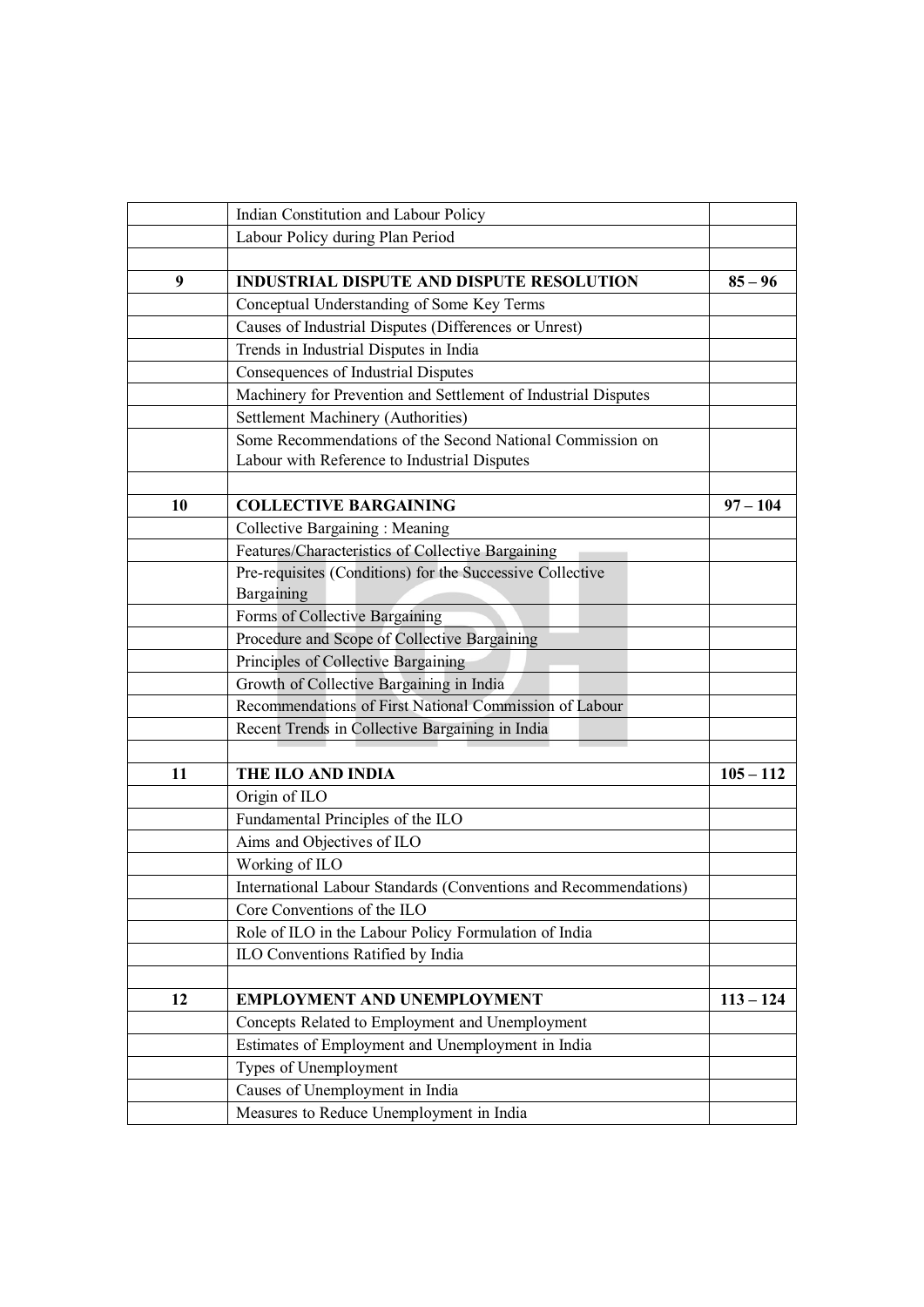| 13 | <b>LABOUR MOBILITY AND MIGRATION</b>                     | $125 - 130$ |
|----|----------------------------------------------------------|-------------|
|    | Introduction                                             |             |
|    | Concept of Mobility and Migration                        |             |
|    | Types of Migration                                       |             |
|    | Causes of Labour Migration in India                      |             |
|    | Consequences (Effects) of Migration                      |             |
|    | Importance of Labour Mobility and Migration              |             |
| 14 | <b>EMPLOYEE ABSENTEEISM</b>                              | $131 - 137$ |
|    | Concept of Absenteeism                                   |             |
|    | Causes of Employees Absenteeism                          |             |
|    | Possible Measures to Reduce Absenteeism                  |             |
|    |                                                          |             |
| 15 | <b>LABOUR TURNOVER</b>                                   | $138 - 144$ |
|    | Meaning of Labour Turnover                               |             |
|    | Measurement of Labour Turnover                           |             |
|    | Types of Labour Turnover                                 |             |
|    | <b>Causes of Labour Turnover</b>                         |             |
|    | Consequences (Effects) of the High Labour Turnover       |             |
|    | Possible Measures to Reduce Labour (Employee) Turnover   |             |
|    |                                                          |             |
| 16 | <b>TRADE UNIONISM IN INDIA</b>                           | $145 - 161$ |
|    | Difference between Labour Movement and Trade Union       |             |
|    | Movement                                                 |             |
|    | Conceptual Understanding of Trade Union                  |             |
|    | Objectives and Functions of Trade Unionism               |             |
|    | Functions of Trade Unions in India                       |             |
|    | Growth and Development of Trade Union Movement in India  |             |
|    | Types and Structure of Trade Unions in India             |             |
|    | <b>Structure of Trade Unions</b>                         |             |
|    | Problems and Challenges before Trade Unionism in India   |             |
|    | Measures to Strengthen Trade Union Movement in India     |             |
| 17 | <b>INDUSTRIAL RELATIONS IN INDIA</b>                     | $162 - 171$ |
|    | Conceptual Understanding of Industrial Relations         |             |
|    | Main Objectives of Industrial Relations                  |             |
|    | Approaches/Perspectives in Industrial Relations          |             |
|    | Major Challenges Impacting Industrial Relations in India |             |
|    | Emerging Trends in Industrial Relations in India         |             |
|    |                                                          |             |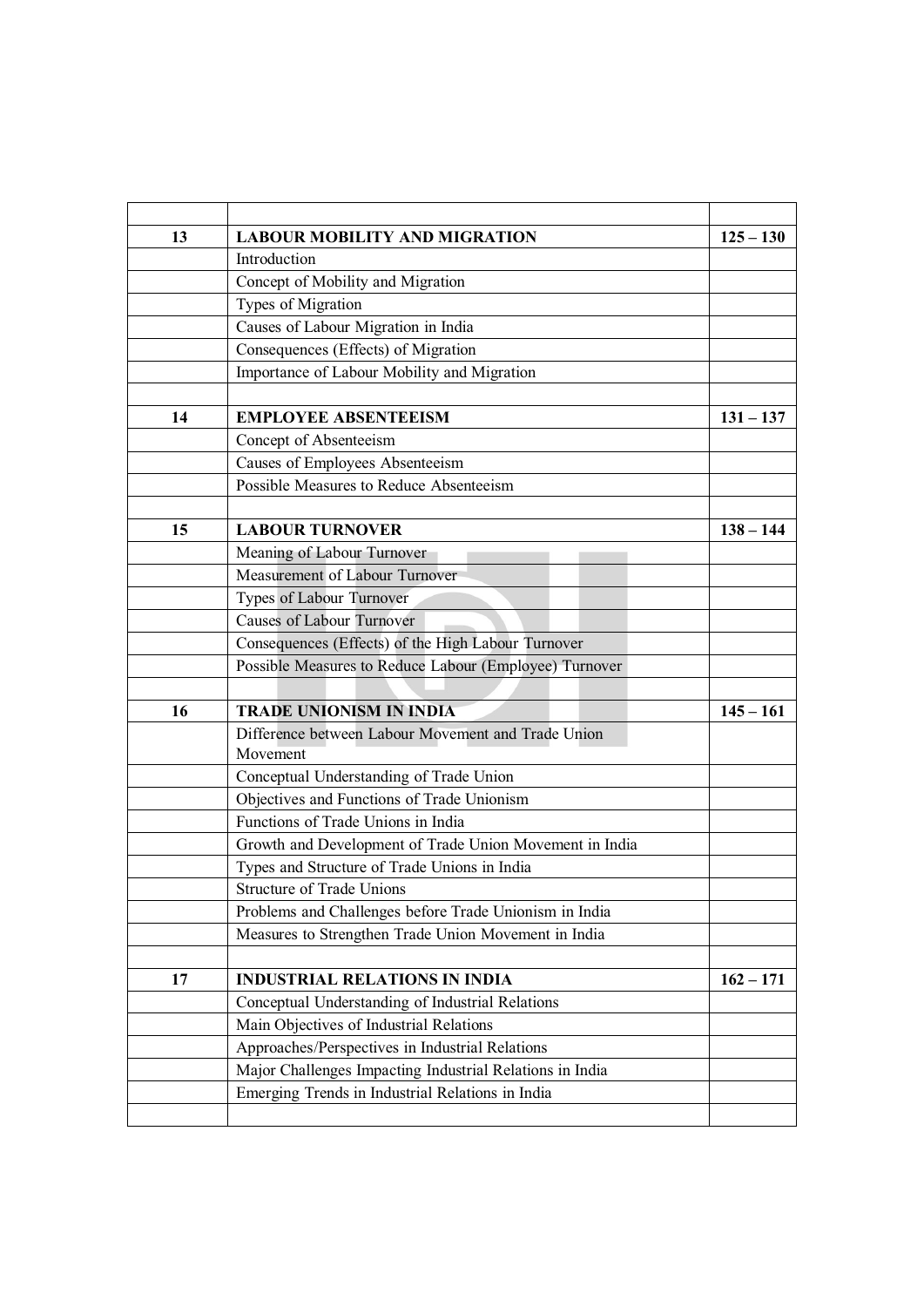| 18 | <b>CONTRACT LABOUR IN INDIA</b>                                                                            | $172 - 177$ |
|----|------------------------------------------------------------------------------------------------------------|-------------|
|    | Conceptual Understanding of the Contract Labour                                                            |             |
|    | Historical Background                                                                                      |             |
|    | Issues of Contract Labour in India                                                                         |             |
|    | Legal Framework for Contract Labour in India                                                               |             |
|    | Major Provisions of the Contract Labour (Regulation and<br>Abolition) Act                                  |             |
|    | Some Suggestions for Improving the Conditions of Contract<br>Labour in India                               |             |
|    |                                                                                                            | $178 - 181$ |
| 19 | <b>CONSTRUCTION WORKERS IN INDIA</b>                                                                       |             |
|    | Issues of Construction Workers in India                                                                    |             |
|    | Laws for Construction Workers in India                                                                     |             |
|    | Some Measures to Solve the Problems of Construction Workers                                                |             |
| 20 | <b>CHILD LABOUR IN INDIA</b>                                                                               | $182 - 187$ |
|    | Introduction                                                                                               |             |
|    | Role of Government in Elimination of Child Labour                                                          |             |
|    | Role of ILO and United Nations                                                                             |             |
|    | Role of Trade Unions and NGOs                                                                              |             |
|    | Suggestions for Elimination of Child Labour in India                                                       |             |
|    |                                                                                                            |             |
| 21 | <b>WOMEN LABOUR IN INDIA</b>                                                                               | $188 - 193$ |
|    | Current Status of Women Labour in India                                                                    |             |
|    | Female Labour Force Participation Rate (FLFPR) in India                                                    |             |
|    | Policy Initiatives to Increase Women's LFPR in India                                                       |             |
|    | Protective Legal Provisions with Reference to Women                                                        |             |
|    | Employment in India                                                                                        |             |
|    | Other Measures to Improve Female Workforce Participation Rate                                              |             |
|    |                                                                                                            |             |
| 22 | <b>DOMESTIC WORKERS IN INDIA</b>                                                                           | $194 - 197$ |
|    | Conceptual Understanding of Domestic Worker                                                                |             |
|    | Issues of Wages, Working Conditions and Social Security<br>Laws and Policies for Domestic Workers in India |             |
|    |                                                                                                            |             |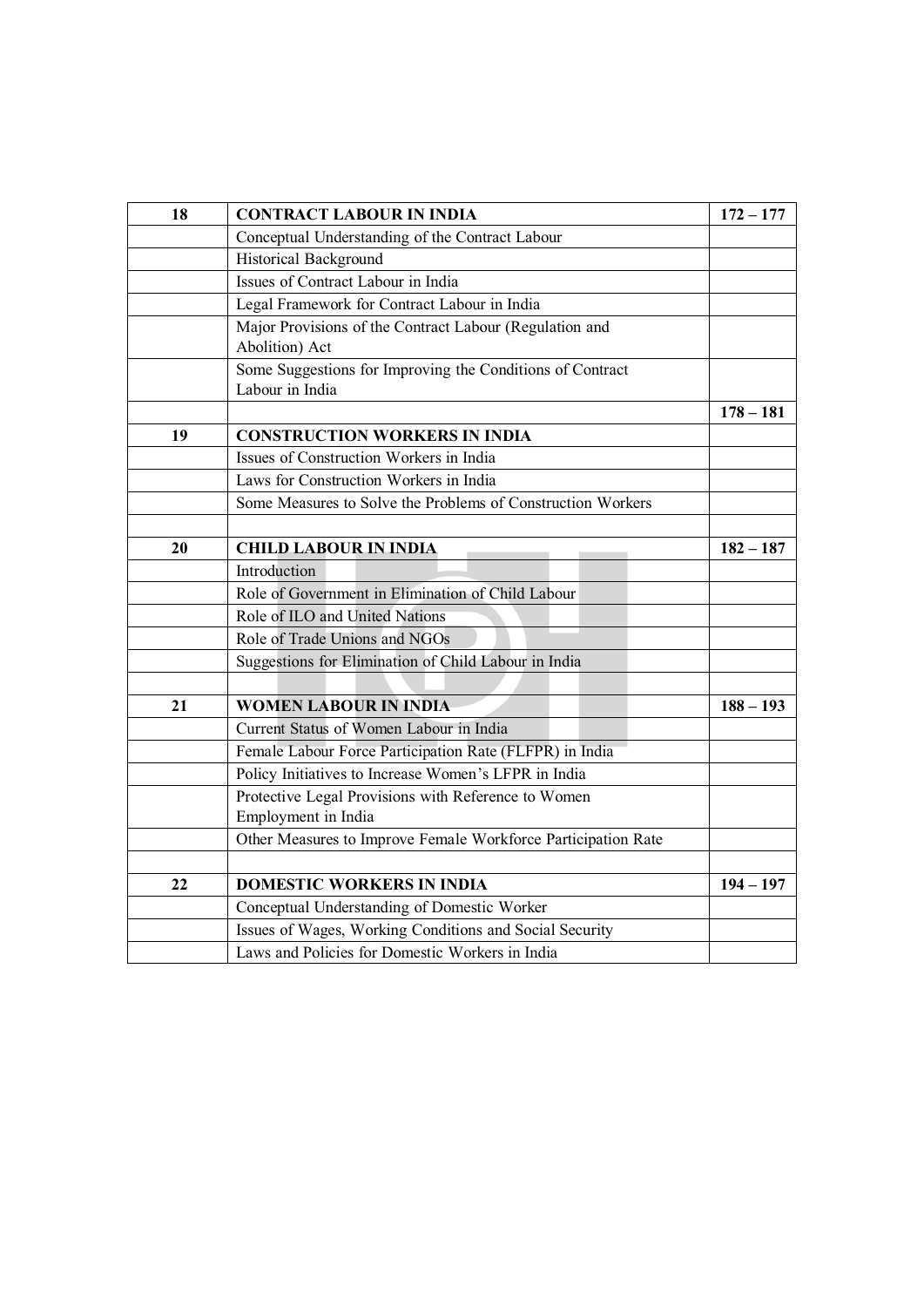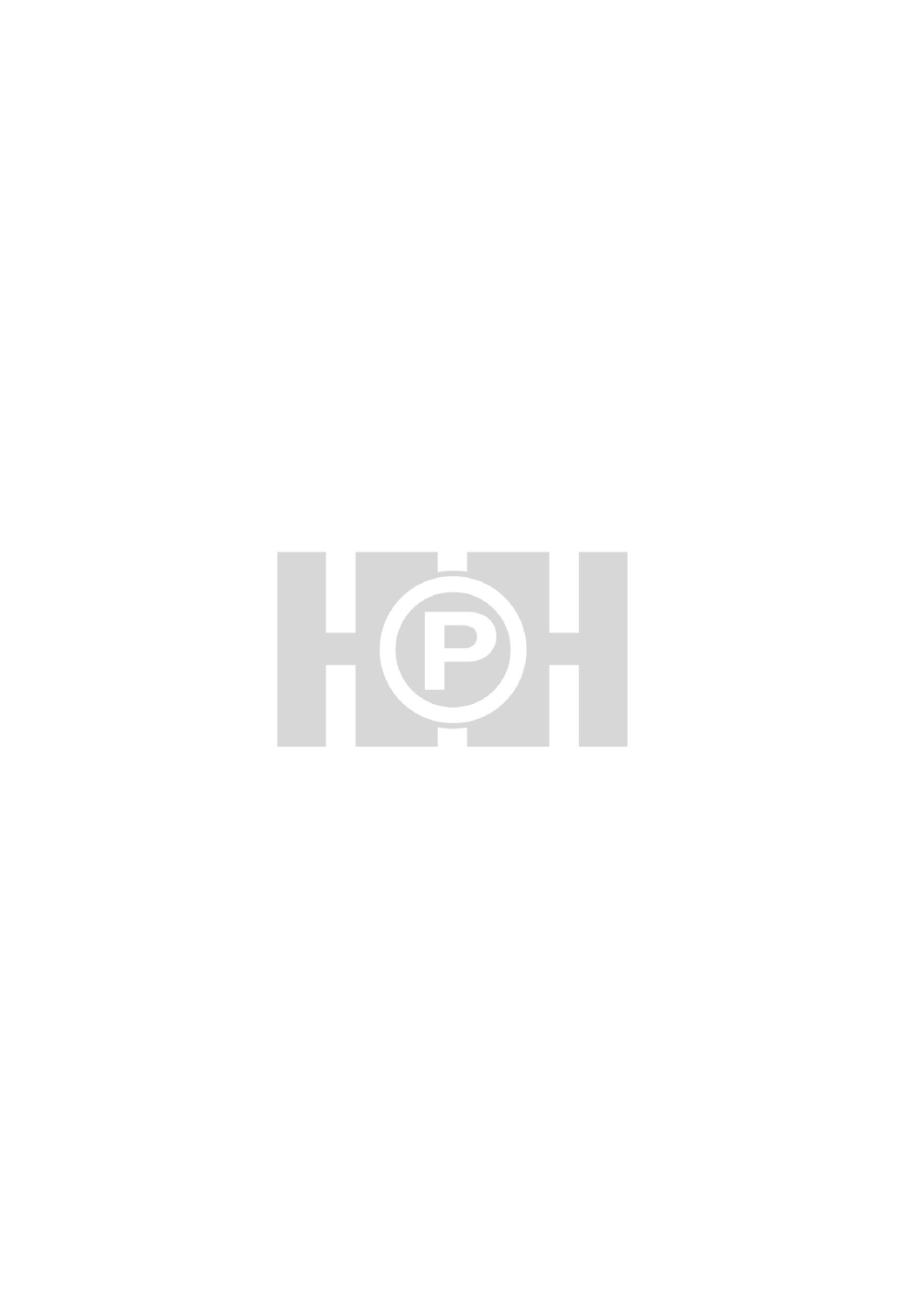

### **AN INTRODUCTION TO LABOUR ECONOMICS**

Labour Economics is one of the important branches of Economics. A study of Labour Economics is rooted through various approaches of classical and neoclassical economists. The theoretical approaches of Labour Economics built by the founding fathers of political economy and the historical approach evolved with the Industrial Revolution where labour as a measure of value has a deep social significance. Labour Economics seeks to understand the functioning of labour in the labour market through the interaction of workers and employers and attempts to understand the resulting pattern of wages, employment, socio-economic conditions, the standard of living, income and effective utilization as human resource.

#### **LABOUR -- AS A FACTOR OF PRODUCTION**

Labour is the most valuable resource in the economy. In fact, in the present context labour is considered as a human resource and backbone of the nation. As a factor of production labour is considered as the most active factor of production as compared to other factors like land and capital.

The term labour, worker, workman, employee are practically synonymous which they work for wages as a source of livelihood. The term labour is used in a very broad sense. It includes all the workforce which includes all the persons who work for expectations of reward. Therefore labour can be defined as 'any work whether manual or mental which is undertaken for a monetary consideration is called Labour in Economics.' In the process of economic activity or production activity, there is no possibility of production without the use of labour even in the age of Automation, Robotics or Artificial Intelligence. Hence it is important to note that labour as a factor of production is manifestly different from other factors of production. Such differentiation makes by following peculiarities.

#### **PECULIARITIES OF LABOUR**

#### **1. Labour is inseparable from Labour/Worker**

The classical economist Alfred Marshall says that the worker sells his work/services. But he remains his property. He has to go to the place of work or the premises of the shop or factory in which he is employed.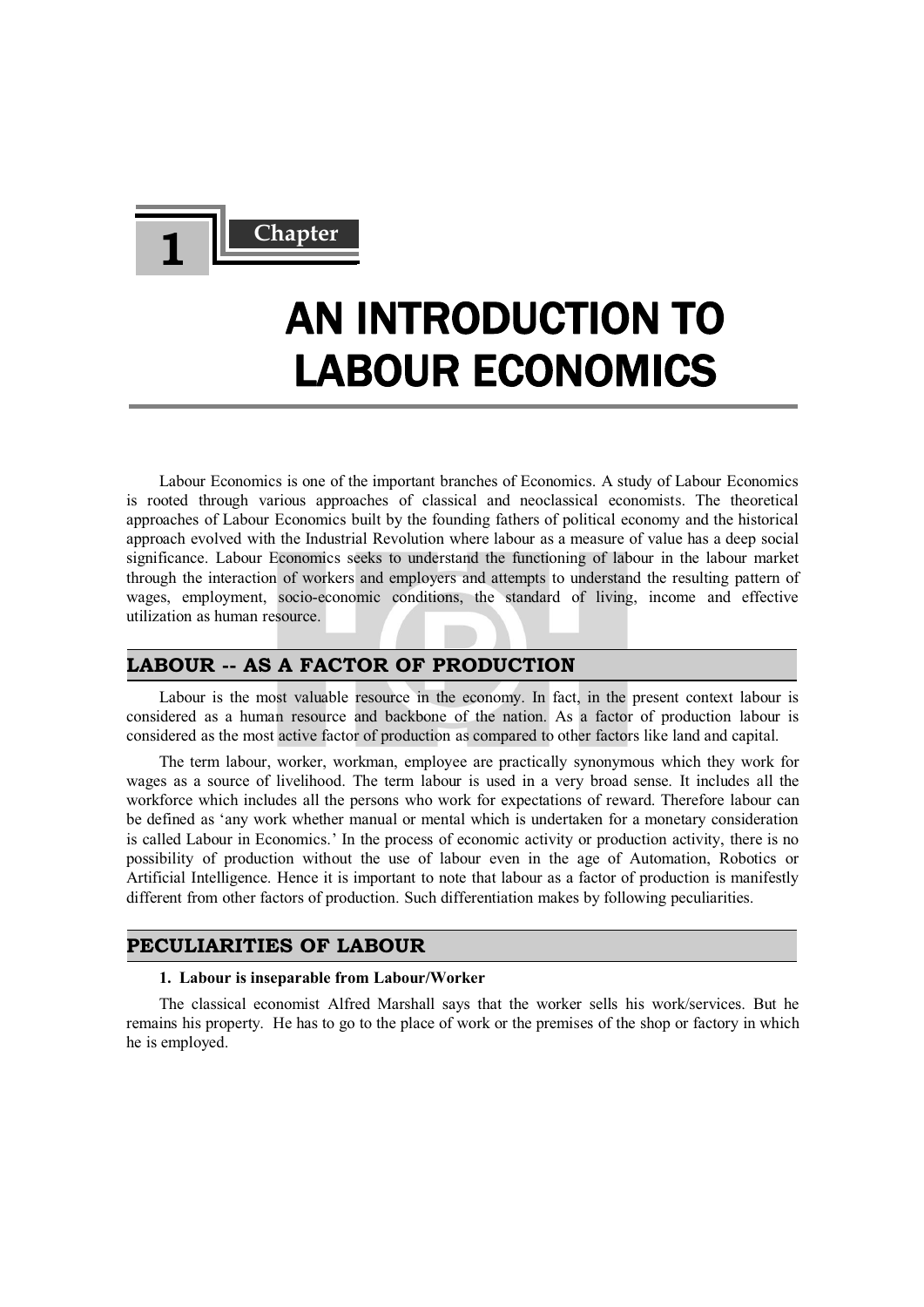#### **2. Labour sells his services only**

The labour sells his work/services only not himself. Therefore the investment in training and development is of utmost importance in the supply of labour.

#### **3. Labour is a perishable factor**

Labour services cannot be stored like other commodities. It has no reserve price. If a worker/ labour does not work for a specific day then that day would never come back in future.

#### **4. Labour has weak bargaining power**

As individual labour has weak bargaining power in the labour market as compared to the employer. Moreover, they have to work on the terms and conditions laid down by the employer.

#### **5. Labour mobility is less than capital**

Being a human or living thing there are many differences in geographical locations, languages, habits, customs, traditions, religions etc. Which makes a hindrance to some extent to the mobility of labour from one place to another, one region to another region. On the other side, capital can be easily moved from one place to anywhere.

#### **6. Labour is a human factor**

ILO in their guiding principles (Declaration of Philadelphia 1944) adopted that labour is not a commodity, so the handling of labour problems require a human touch. Therefore in modern times, employers are giving much importance to maintaining Human Relations and Human Resources development. The labour problems have many dimensions like economic, social, legal, political, psychological, moral and ethical. Hence it calls for an inter-disciplinary approach to look into the matters of labour problems and a systematic study is needed in the subject of Labour Economics.

#### **DEFINITIONS OF LABOUR ECONOMICS**

Economics is a social science that studies the causes and consequences of human choices and how such choices can be rationally and efficiently rendered. In the economy the resources are scarce and human wants are unlimited. So there is an imbalance between wants and resources and how it can be balanced that is the economic problem. Economics helps us in such a situation to derive maximum satisfaction from the limited resources. Labour is one of the scarce productive resources of society and labour economics deals with the study of problems of efficient utilization of labour in the labour market. Labour economics focuses on the behaviour of individual in their roles as a supplier of the labour services (i.e., workers) and demanders of labour services (i.e., employer). In the labour market, the demand for labour and supply of labour jointly determines the number of persons who will be employed and the wages (i.e., the price of labour) they will receive. Labour economics focuses on the study of labour in the economic processes. It analyses and seeks to understand the deep study of labour market situations and the behaviour of labour with a multidimensional approach. Following are some of the definitions given by the experts.

#### **Dale Yoder**

"Labour Economics or Manpower Economics is primarily concerned with efficient utilization and conservation of manpower and resources. It studies and seeks to understand the processes by which manpower is applied and utilized in modern society. It is concerned with the allocation, utilization and conservation of manpower."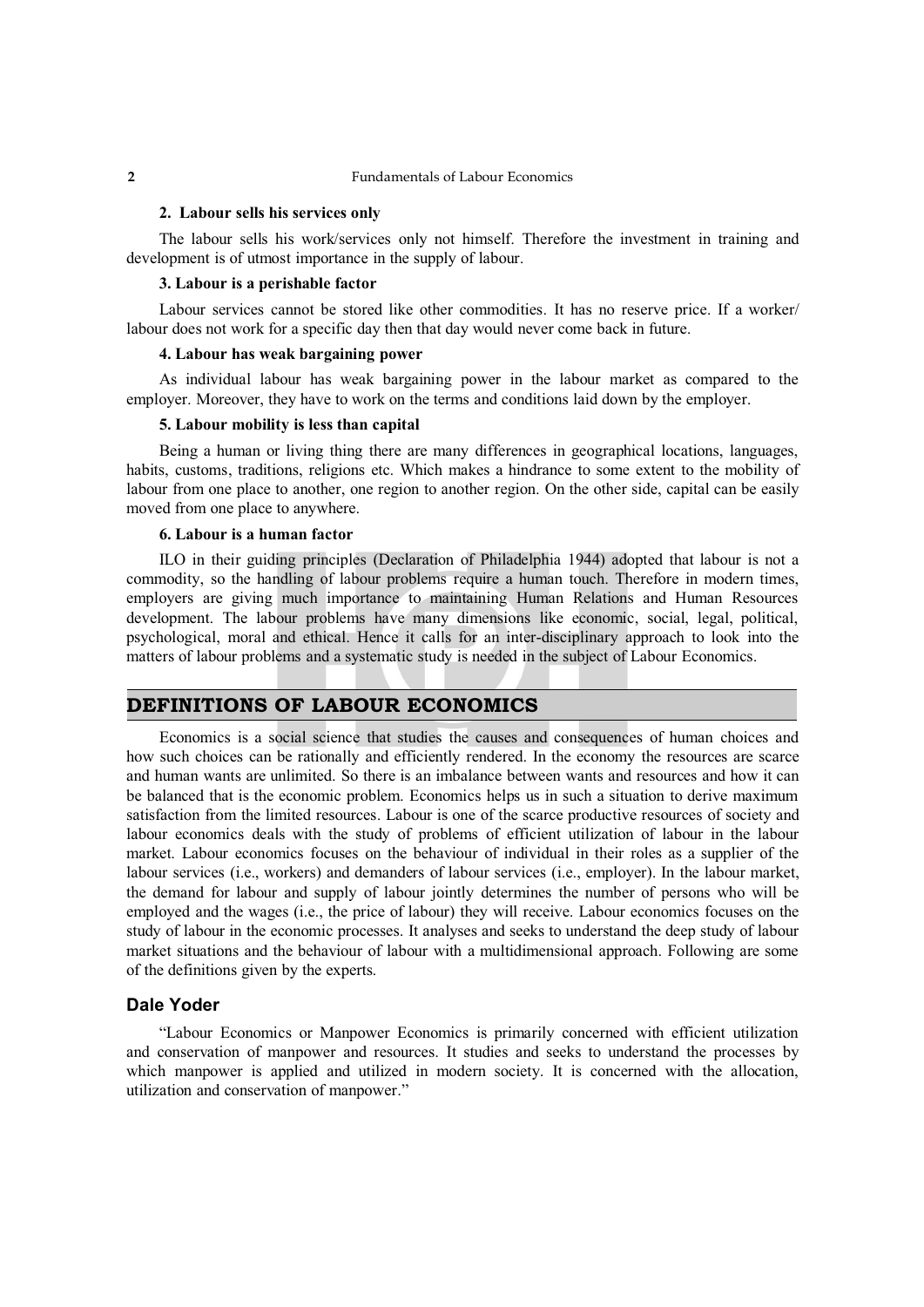#### **Leiter**

"Labour Economics deals with the characteristics of the labour market with the classification and analysis of labour problems and with the development and the role of trade unions."

#### **Prof. K. C. G. Seth**

"Labour Economics studies the utilization of relatively scarce human resources in the social production system."

#### **C. N. Vakil**

"Labour Economics studies the conditions of the effective utilization of human resource with other resources in a growing economy with due regard to human welfare."

#### **Prof. Phelps Brown**

"Labour Economics is the study of the organization, wage determination, employment level, social security, labour welfare and labour relations."

In short Labour Economics is a growing body of knowledge and its scope gets wider over time. The nature, subjects matter and dimensions of the field of labour economics are going to change considerably in the recent modern era of post-globalization.

#### **NATURE OF LABOUR ECONOMICS**

Labour Economics is mainly concerned with the labour problems, solutions and development of human resources and it requires the inter-disciplinary approach, aspects to understand the nature of Labour Economics.

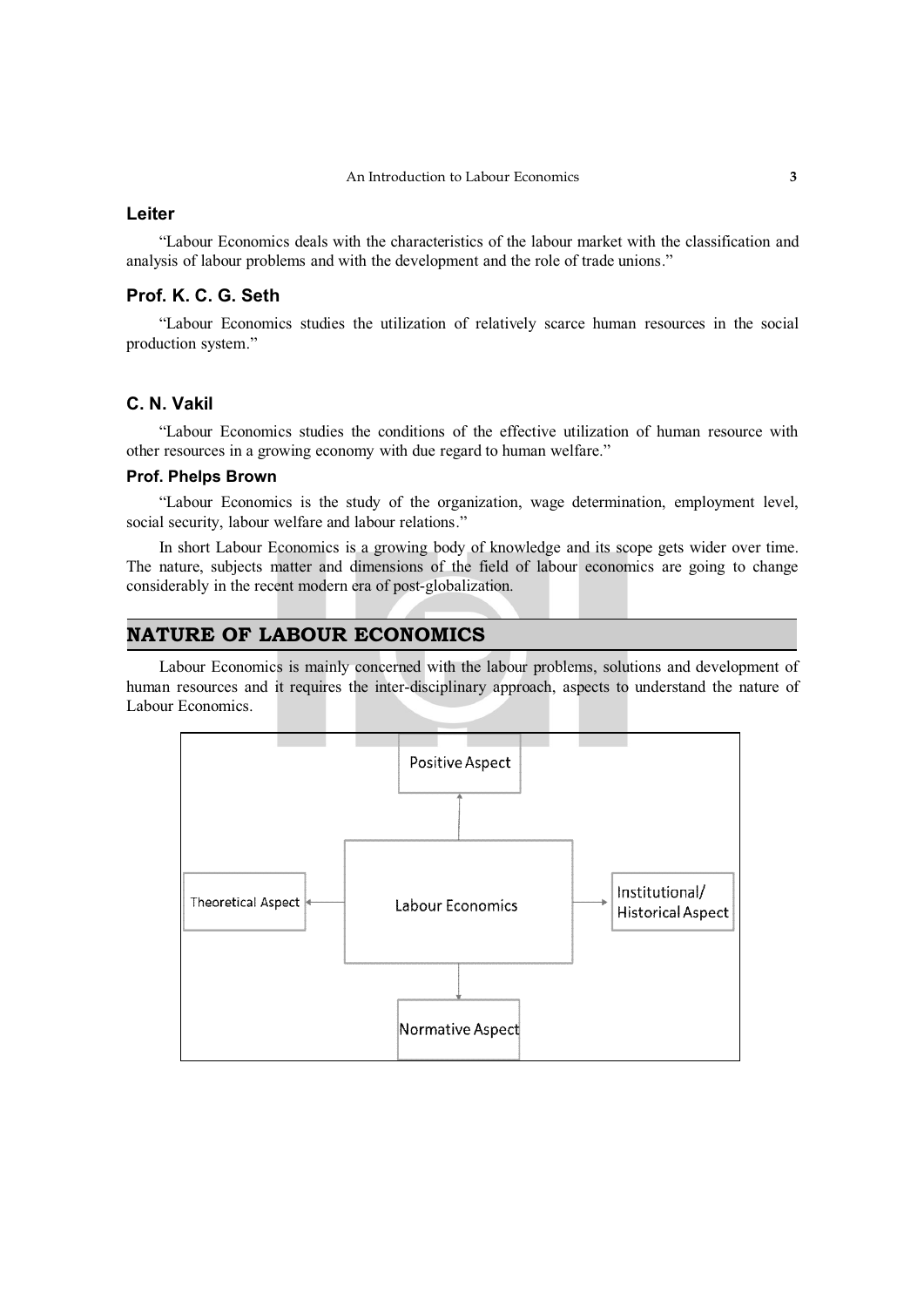#### **Theoretical Aspect**

The theoretical aspect is dealt with the various theoretical models of economic behaviour by making different sets of assumptions e.g., theories of wages, theories of the labour market, theories of productivity etc.

#### **Institutional (Historical) Aspect**

The institutional aspect of labour economics is mainly concerned with the studies of labour problems in the institutional framework of the economic system. The nature of labour problems changes with the change in the organizational development of the economic system. E.g., system of wage determination, working methods, social security mechanism should be studied with a larger institutional context. The changes in the institutional mechanisms in the labour market affect the employee-employer relationships and changes in science and technology affect the labour market forces.

Labour Economics is the empirical branch of economics. Usually it explains what it is. This means it describes the situations with empirical evidence. This aspect also seeks to identify and quantify the effects on measurable variables. e.g., safety legislation reduces the accident rate, labour laws help to improve the working conditions of labour.

#### **Normative Aspects**

This aspect is concerned with the ethical branch of economics. Usually, it explains what ought to be? This means it helps to explain the future judgements e.g., a study of demand forecasting deals with the future judgements. This kind of aspect helps to take corrective actions to improve labour welfare and social welfare as such.

#### **Scope of Labour Economics**

Labour Economics is a sub-branch of social science that is concerned with the study of how individual labour, labour unions, firms, industries and government take decisions relating to the allocation of limited resources to productive uses and it helps to derive maximum satisfaction. The scope of Labour Economics can be classified into two main aspects.

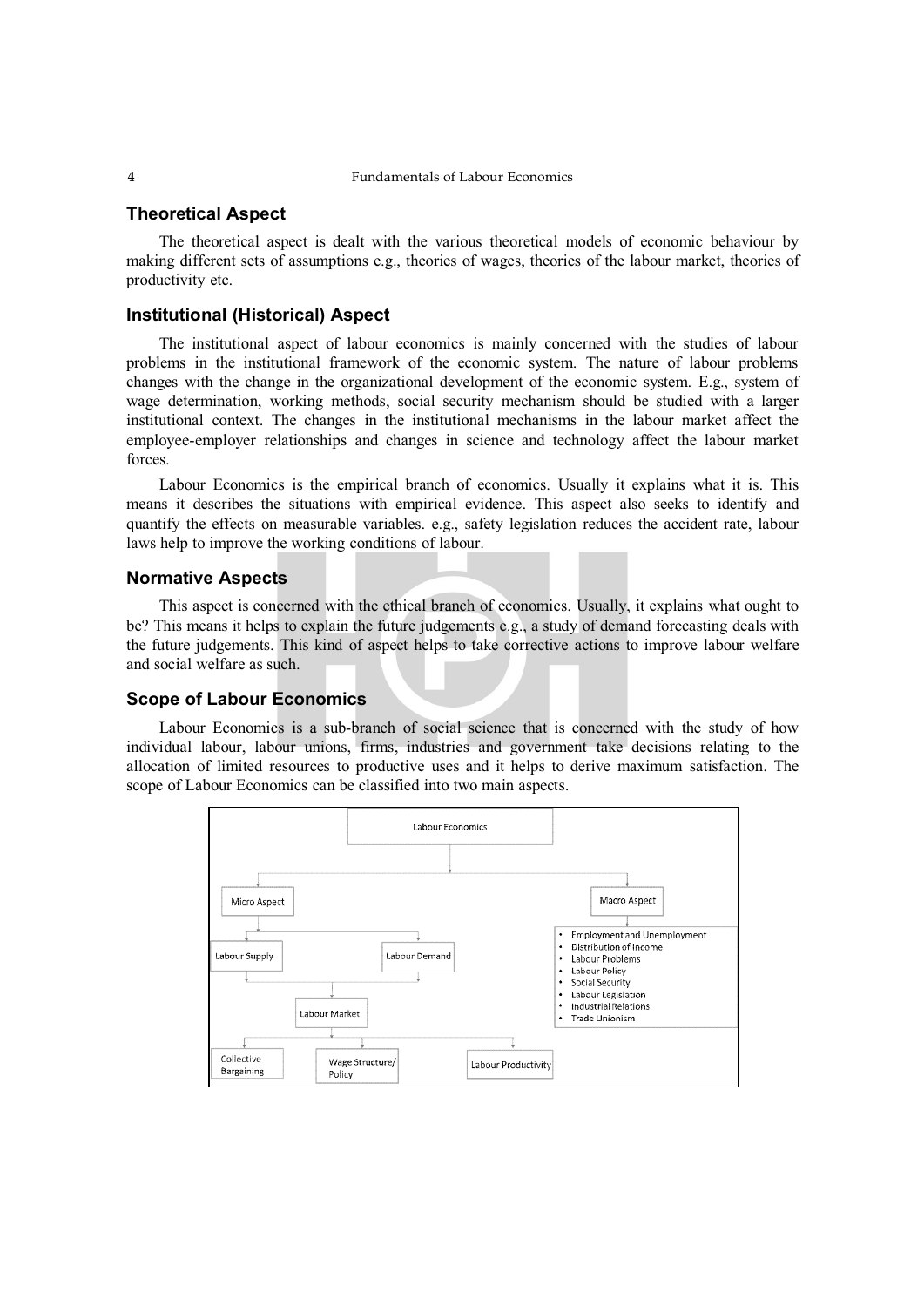The fundamental difference between the micro and macro aspect lies in the scale of study. Both aspects are complementary to one another. As they both aim at effective use of resources to maximize the level of satisfaction very high.

#### **1. Labour Market**

Labour Economics is centred on the study of the labour market. The labour market is the function of demand for labour and supply of labour and wage represents the price of labour. The demand for labour is derived from demand because the demand for labour depends upon the products produced by the firm or industry. The supply of labour is considered to be based on labour force participation rate and other factors like skill, age, willingness to work etc. In the labour market, the workers prefer to work when the wages are high and firms prefer to hire more workers when the wages are low. In the equilibrium position where the supply of potential labour is equal to the demand for labour at a particular wage rate.

#### **2. Collective Bargaining**

Collective bargaining is the process of negotiation between employer and group of employees (trade unions) for settling the various issues of both. It is also known as an important tool of industrial democracy. It promotes industrial harmony, co-operation and a sense of partnership between employers and employees. The collective bargaining process signifies an agreement under which the trade unions and employers collectively undertake to resolve their existing and future differences without the assistance of a third party.

#### **3. Wage structure/policy**

A study of wage structure/policy occupies an important role in labour economics. Both the sides- employer and employee is always in a fighting position to determine the wages. Therefore the analysis of wage structure/policy is a crucial area of labour economics. Wage structure in India generally consists of various components and it is a significant aspect of wage rate analysis. Wage structure in a firm, industry or public sector consists of certain grades, scale, levels and range of pay on each scale. The wage structure varies with occupations, industry, profession and different categories of employees. In India, the wage structure for different industries has been set based on wage regulations and bipartite or tripartite negotiations.

#### **4. Labour Productivity**

A study of labour productivity is important because it drives economic growth. It brings higher profit and an opportunity for more investment. Labour productivity is an important economic indicator that is directly linked with economic growth, profitability, competitiveness and living standards. It is the ratio of the number of goods and services produced over the amount of labour input used to produce it. The increased productivity can lead to higher wage and better working conditions for the workers. It also leads to reduce the unit cost and results in lower prices of consumer goods and can improve the competitiveness, trade performance and profit level.

#### **5. Employment and Unemployment**

The analysis of the employment and unemployment situation is important to measure the economic health on a local, state and national scale. The study of employment and unemployment helps to understand the sector-wise position and which sector is most affected as well as the correlation between the ratio of employment and unemployment. The low rate of unemployment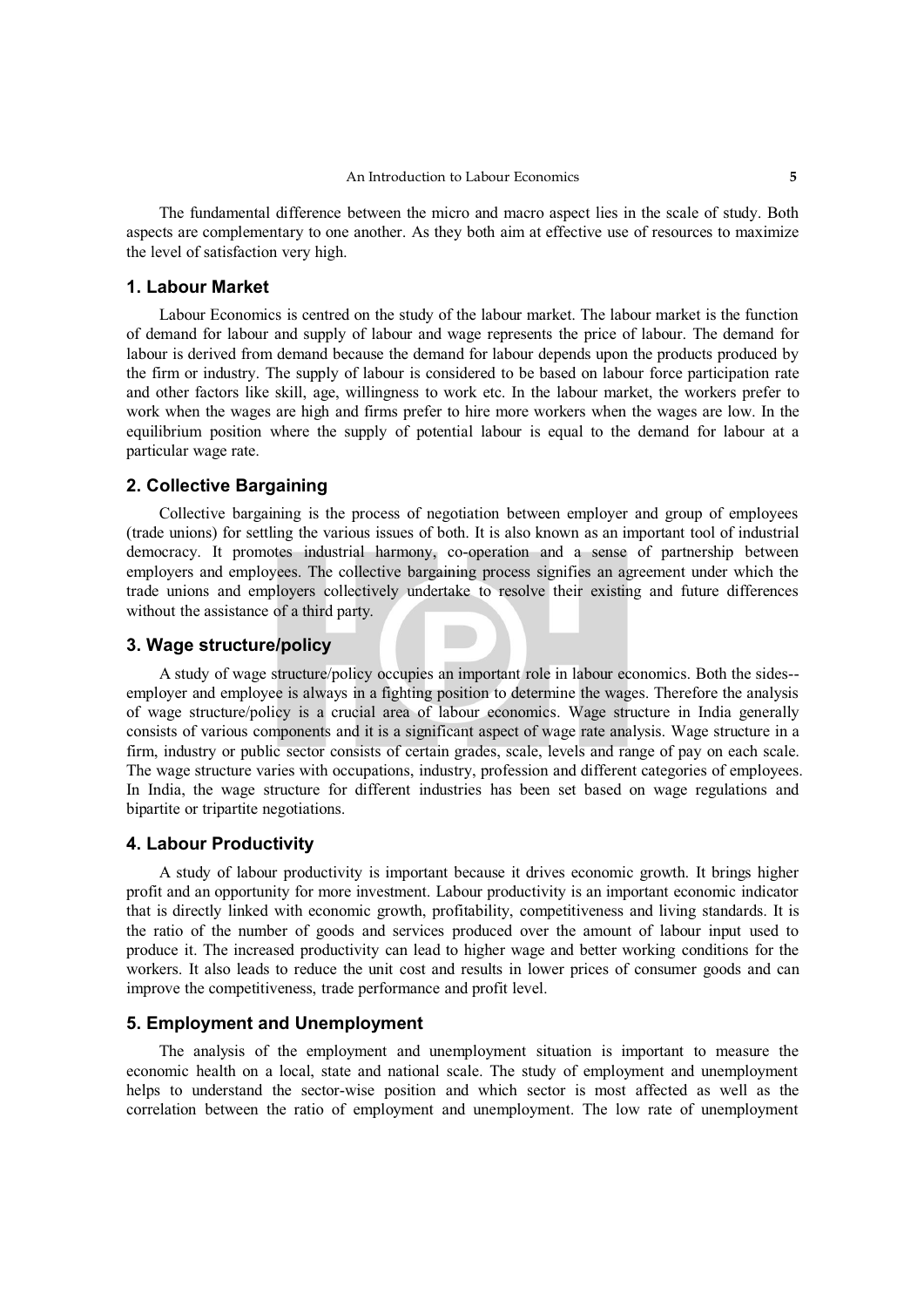results in good economic health and the majority of people are working and receiving income which is essential to increase economic growth. India being high populated country employment and unemployment becomes a crucial element of the growth and development process of the economy. The efforts are being made by the government and other stakeholders to tackle the problem of unemployment in India. To reduce the problem of unemployment in India various employment generation schemes have been introduced by the government from time to time.

#### **6. Labour Problems**

Labour problems occupy an important role in Labour Economics. Labour problems arise out of the deficiencies in the operation in the processes which go into the allocation of resources. They also arise due to the structural changes in the economic system. In India, the huge workforce is working in the informal sector and they are facing many problems relating to wages, working conditions, health, social security, lack of applicability of labour laws etc.

#### **7. Labour Policy**

Labour policy in India evolving over a while to promote the welfare of the workers, maintaining industrial peace and social justice. The study of labour policy in labour economics helps to improve the understanding, the requirements and the situations to suit the overall development of the working class. Labour policy includes the practices and procedures of the government that deals with the labour management relations, employment information and services, social security measures, wage-related matters, occupational health and safety, the welfare of the employees and other significant problems that requires action on the part of government, employers and employees.

#### **8. Social Security**

In India, a number of social security measures are provided under various labour laws and schemes to address the social security needs of the different categories of workers. Some of the measures like provident fund, medical benefit, maternity benefit, disablement benefit, pension scheme, food security, employment security etc. India needs to ensure social security for all especially those in the unorganized sector. The Constitution of India provides the spirit of social security to all workers through directive principles of state policy. The Social Security Convention 102 and Recommendation 67 of the ILO emphasized the need for social security to meet the various kinds of insecurities. Social security is important to every individual to enjoy the minimum level of security and it is an essential ingredient in the protection, development and full utilization of human resources.

#### **9. Labour Legislations**

Labour legislations are important to provide economic and social justice to the workers. Labour legislations prevent the exploitation of labour, helps to improve the wages, working conditions and maintain industrial peace and harmony. In India, labour is a subject listed in the Concurrent List of the Constitution where both the central and state government are competent to enact the labour legislation on labour matters and administer the same. All labour legislation can be divided into mainly four groups i.e., 1) Wage-related legislation, 2) Industrial relations legislations, 3) Legislation related to occupational health, safety and working conditions and 4) Legislations related to social security and labour welfare.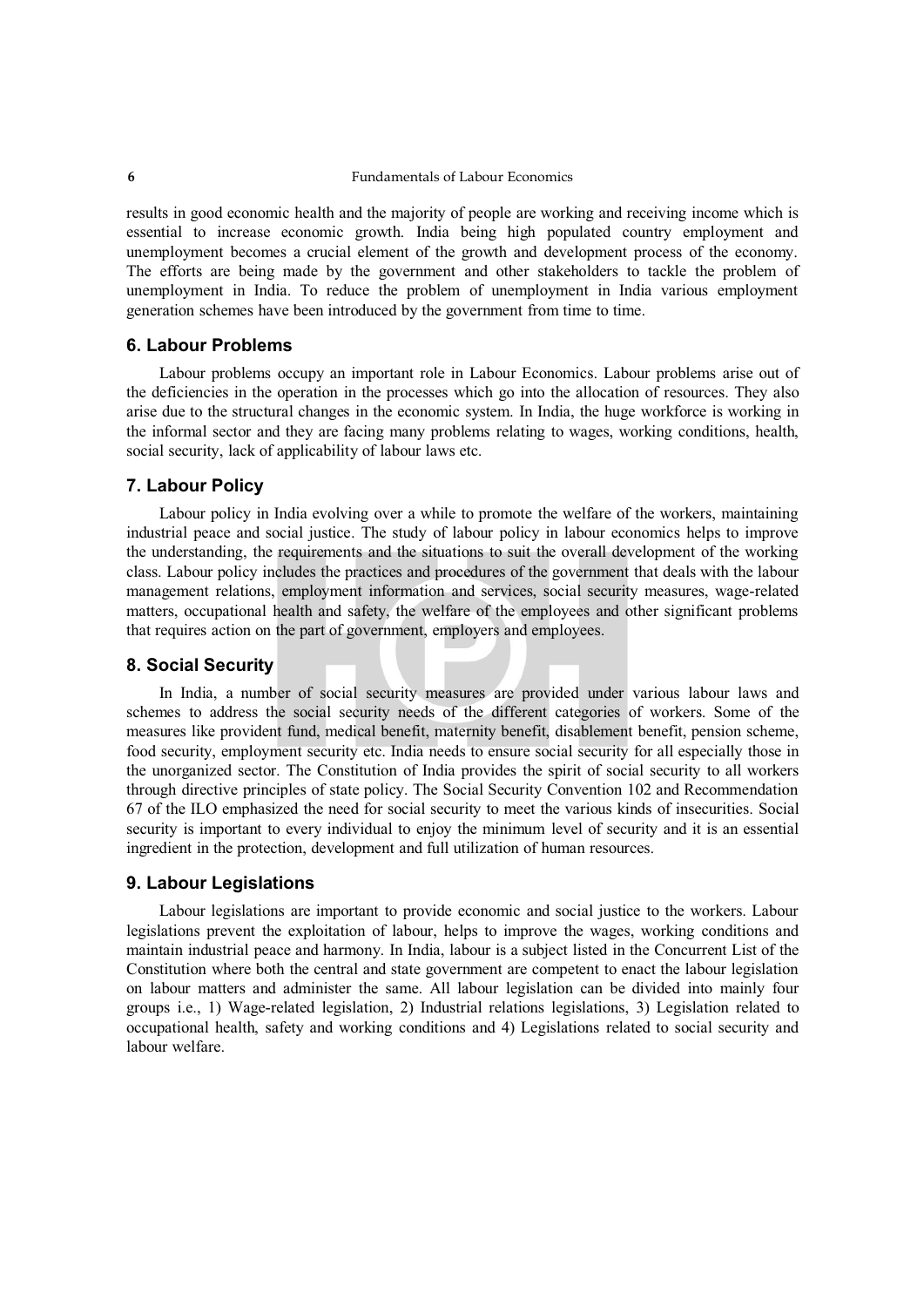#### **10. Industrial Relations**

Industrial relations play an important role in obtaining a balanced approach between employer and employees. Industrial relations ensures the efficient functioning of the company and the satisfaction level of the employees as well. Industrial relations mainly covers the aspects of an employment relationship, collective bargaining, regulatory machinery to resolve industrial disputes, the role of management, union and government, conflict management etc. It is important to establish healthy, peaceful, sound and harmonious relations between employers and employees. Industrial relations helps to secure the high possible level of mutual understanding and goodwill among the employers, employees and government.

#### **11. Trade Unionism**

Trade unionism plays an important role to represent workers in protecting their interest. Trade unions are a part of society to have to perform important social responsibilities for nation-building also. Trade unionism is an integral part of the labour movement. The growth of trade unionism primarily depends on the desire of the workers and efforts to make unions collectively to the broad social and welfare cause. Trade unionism comprises the efforts of workers through trade unions to improve the conditions of workers.

#### **IMPORTANCE OF LABOUR ECONOMICS**

The subject of Labour Economics covers a range of issues that are fundamental to understanding the world of work. It helps to understand the dynamics of the labour market, wage structure analysis and policy related to wages. The study of Labour Economics helps to provide the data regarding employment, unemployment, labour force, workforce and statistics related to absenteeism, labour turnover, statistics of working hours, wage and earnings, industrial relations, productivity, social security etc. In recent years the topics like human capital, migration and labour market regulations have received considerable attention in the academic literature.

At the same time, the major actors i.e., Government, employer's organization and trade unions have sought to develop policies and programmes that tackle the challenges before the labour sector. In order to formulate the policies, it is important to understand the nature of these challenges and how to overcome them. In India, the significant contribution made by the various experts and some institutions like the Indian Society of Labour Economics may go a long way in making the study of Labour Economics is more important in the country. The other institutes like ILO, V.V. Giri National Labour Institute and State Labour Institutes are important to understand the integrity of various approaches of Labour Economics.